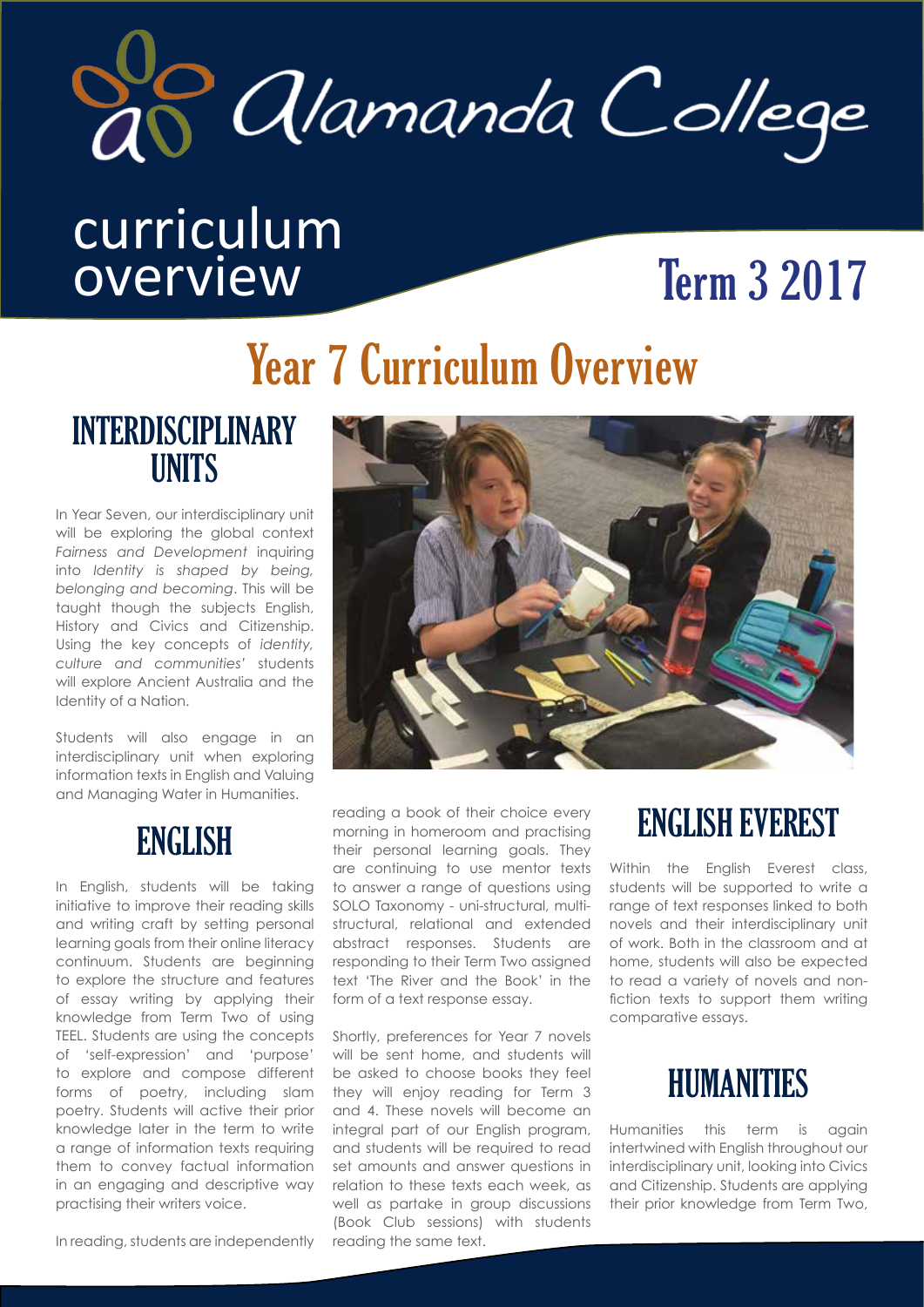| <b>The Senior School Staff members:</b> |                                                                                   |
|-----------------------------------------|-----------------------------------------------------------------------------------|
| Assistant Principal                     | Jeanette Finegan                                                                  |
| Ryan Ma                                 | Leading Teacher - High Achievers<br>Year 7 & 8 Mathematics, Y8 Humanities         |
| Kirsten Sullivan                        | Leading Teacher - MYP & Curriculum<br>Year 7 & 8 English & Humanities             |
| Michael Germano                         | Leading Teacher - Science<br>Year 7 Science, F1 Science                           |
| Maryanne Molino                         | Leading Teacher - Science<br>Year 7, 8 & 9 STEM & Design<br>Technologies          |
| Michael Hick                            | Acting Leading Teacher - Specialist<br>Year 7, 8 & 9 Wood Tech, Community         |
| <b>Felicity Mayes</b>                   | Head of Year 7<br>Year 7 English & Humanities                                     |
| Stephanie Ficarra                       | Head of Year 8 & Student Welfare<br>Year 8 English & Humanities                   |
| Sarah O'Connor                          | Head of Year 9<br>Year 9 English, Humanities, Health & PE                         |
| Jeff Dent                               | Head of Food Tech<br>Year 8 & 9 Food Tech, Health & PE                            |
| Kate Tjia                               | Head of Sport<br>Year 7 & 8 Food Tech, Health & PE,<br><b>Recreational Sports</b> |
| Donna McCarthy                          | Year 7 English & Humanities                                                       |
| James Blay                              | Year 7 English, Humanities, Health & PE                                           |
| Lauren Steel                            | Year 7 English                                                                    |
| Zac Doherty                             | Year 7 Mathematics                                                                |
| Katherine Sadler                        | Year 8 Science & Mathematics                                                      |
| Lucinda Burney                          | Year 8 & 9 English & Drama                                                        |
| Adam Al Salihi                          | Year 9 Mathematics,<br>English<br>&<br>Humanities                                 |
| Tracey Hubert                           | Year 7, 8 & 9 Photography, Coding<br>and Digital Technologies                     |
| Julian Schaffer                         | Year 7, 8 & 9 Music                                                               |
| <b>Catherine Crossley</b>               | Year 8 & 9 Science                                                                |
| Nisha Rani                              | Year 7 Science                                                                    |
| Sam Nikolsky                            | Year 7, 8 & 9 VCD & Visual Arts                                                   |
| Alice Osborne                           | Year 7, 8 & 9 Textiles                                                            |
| <b>Blake Jobson</b>                     | Year 7, 8 & 9 Wood Tech, Psychology                                               |
| Iris Ai                                 | Year 7, 8 & 9 LOTE                                                                |
| Jaike Ludewig                           | Café Dare, Year 7 Food Tech, Year 9<br>Maths                                      |
| <b>Tony Pace</b>                        | <b>Advanced Robotics</b>                                                          |
| Chantelle Nedelkovski                   | Humanities,<br>Year<br>8<br>English<br>&<br>Psychology                            |
| Natalie Bryson                          | Year 8 English, Humanities, Pyschology                                            |
| Nicole Lilly                            | <b>Sweet Treats</b>                                                               |

using historical concepts to inquire into Ancient Australia and the cultures of Aboriginal and Torres Strait Islanders. Students are inquiring into this unit using a variety of visible thinking routines to deepen and support the understanding of new knowledae, and to respond to debatable and conceptual wonderings. Students will also participate in a unit in the second half of the term inquiring into valuing and managing water through the domain of geography.

#### HOMEWORK

Year 7 students are required to undertake 45 minutes of homework each day. Homework in English and Humanities is continuing to consist of flipped classroom work, where students will familiarise and revise different language conventions and knowledge prior to lessons. Students are all asked to read every day for a minimum of thirty minutes, with an expectation that they will be reading a novel every fortnight, however they may choose to use their reading time to read non-fiction texts such as their textbooks and newspaper articles. Students are also required to complete a project at the end of each interdisciplinary unit to synthesise their learning. All homework tasks can be accessed through Compass.

# **MATHEMATICS**

During Term 3, in the Domain of Statistics and Probability under the Global Context of *Fairness and Development* students will gain a greater understanding of relationships as they construct sample spaces for single-step experiments with equally likely outcomes and assign probabilities to the outcomes of events and determine probabilities for events. Following on from this, in the Domain of Real Number under the Global Context of *Identities and Relationships* students will gain a greater understanding of logic as they find percentages of quantities and express one quantity as a percentage of another, with and without digital technologies. Students will also explore the Domain of Patterns and Algebra under the Global Context of *Scientific and Technical*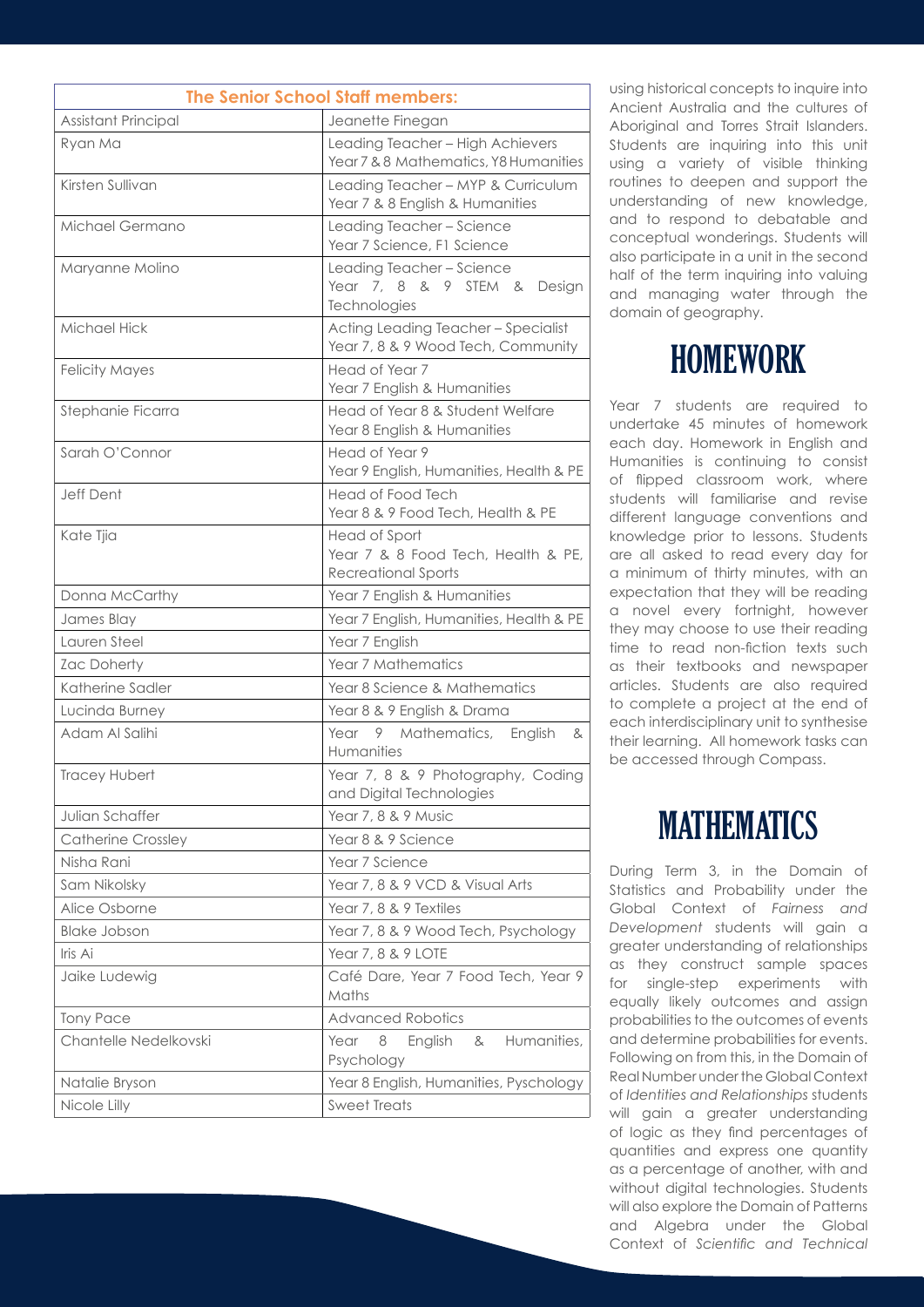

*innovation*. Students will gain a greater understanding of relationships as they introduce the concept of variables as a way of representing numbers using letters, create algebraic expressions and evaluate them by substituting a given value for each variable and extend and apply the laws and properties of arithmetic to algebraic terms and expressions. The last topic is under the Domain Data Representation and Interpretation under the Global Context of *Fairness and Development*. Students will gain a greater understanding of relationships as they Identify and investigate issues involving numerical data collected from primary and secondary sources, calculate mean, median, mode and range for sets of data. They will interpret these statistics in the context of data, construct and compare a range of data displays including stemand-leaf plots and dot plots.

#### **MATHEMATICS EVEREST**

Similar to the previous terms, students as part of the Everest program will be provided with a differentiated curriculum with the main focus on setting extended and challenging personalised goals from the standards of the Victorian Curriculum. Students who are operating above the expected level of achievement will be provided with modified tasks which are set to extend and challenge their creative and critical thinking skills. Assessment tasks will be attached with the marking criteria and previous exemplary pieces. Students will continue to use electronic resources such as Alamandamaths to help guide their learning.

# **SCIENCE**

This term in Year 7 Science, students will cover the chemical sciences by exploring States of matter and Separating mixtures in the first half of the term. In the second half of the term students will be investigating Physics by exploring Force and Energy.

This term, taking one step further from last term, the year 7 students will have an opportunity to be involved in curriculum planning. Apart from the non-negotiable curriculum points, students will be making choices in terms of what they want to learn, how they want to learn, which experiment they would like to carry out and how would they demonstrate their learning time to time. They will goal set and take the ownership of their learning and will be accountable for their level of commitment, curiosity and independence.

All science inquiries in this term will be underpinned by the global context of *Scientific and Technical Innovation*  and the key concept of *change*. Students will be exposed to activities that develop their organisation, collaboration, information literacy and media literacy skills. They will be expected to perform experiments collaboratively or independently; as well as write MYP Laboratory Reports to show their science inquiry skills and understanding.

Towards the end of the term students will explore the concepts of Gravity,

Friction, Magnetism and Simple Machines to complete their Force and Energy STEM challenges.

#### SCIENCE EVEREST

Within the Science Everest class, students will be assessed topic by topic to provide feedback regarding the standard that students are achieving and knowing this, provide opportunities to support extension for those who already have a strong grasp of the Science key knowledge and inquiry skills.

#### HEALTH AND PHYSICAL EDUCATION

This term in Health, students will be exploring the global context of *Identities and relationships* through an inquiry into respectful relationships. Through the key concepts of communication, change and relationships, students will begin to understand how to identify and maintain a healthy relationship. Students will investigate the benefits of relationships and examine their impact on their own and others' health and wellbeing. They will have the opportunity to analyse factors that influence emotions, and develop strategies to demonstrate empathy and sensitivity.

In Physical Education, students will focus on the key concepts of *aesthetics and creativity* through a unit on gymnastics. They will compose and perform movement sequences as they work collaboratively to develop and participate in a gymnastics performance. Throughout the term, students will be introduced to the fundamental skills and movements required to perform a range of different gymnastics skills. Using feedback, students will work to improve their body control and coordination when performing specialised movement skills.



The Year 7 LOTE Chinese program gives the students the opportunity, under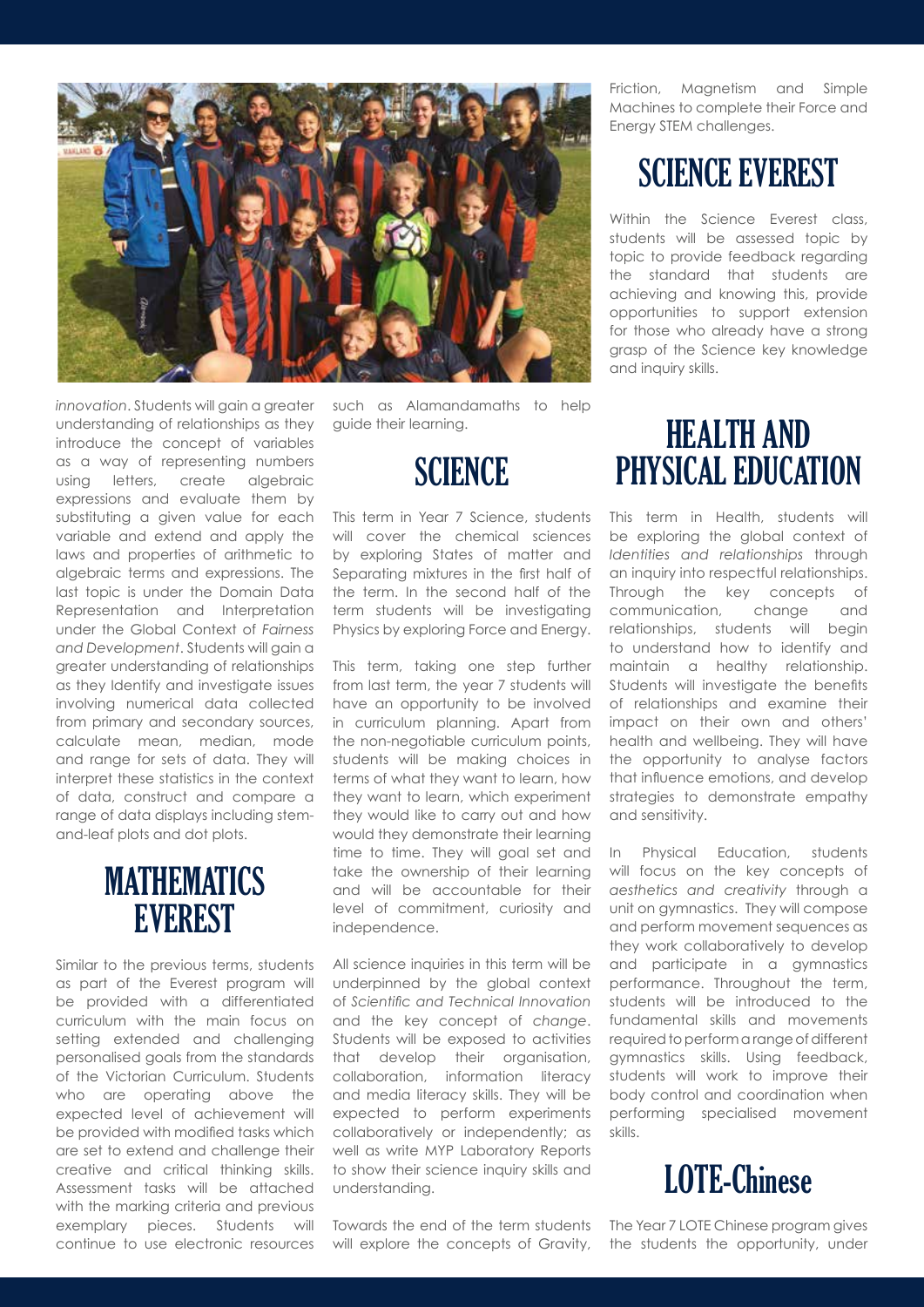

the Global Context of *Personal and Cultural Expression*, to integrate and explore their identity in the context of Local and Global environments.

During Term 3, the students develop their comparing and evaluating skills in listening, speaking, reading and writing while building their confidence to enlarge their vocabulary and extend their knowledge in simple and more complex sentence structures such as: What, when, why and where. They will develop the skills to confidently and independently follow instructions to use digital Chinese software learning programs to extend their knowledge beyond classroom and to create their own work pieces, which leads to researching, and completing a project on the China Town Excursion to link to Community and Service.

They will also learn about percentage of quantity, geometry to integrate with Maths and Chinese poems in Tang Dynasty to integrate with English drawing on Key Concepts of *Communication, Connections and Culture.* Students will practise the writing of Chinese characters, and compare the similarities and differences between strokes, radicals and characters to develop their Chinese language study.

# ART

The year 7 Art program aims to enlarge student's idea of Visual Arts, and how the skills gained can be transferred across different domains. Students continue to develop their understanding of the role of artists and designers in society, with a focus on innovation, creativity and technology. Students begin by working as graphic designers to create a visual identity, logos and branding for an organisation. Students will use Design Thinking strategies to Define a problem, Ideate possible solutions, Prototype and Test their ideas. Students will independently and collaboratively problem-solve, and will begin to gain technical expertise in Computer-Aided Design software and rapid prototyping techniques. Students continue to develop and use their design vocabulary when discussing existing products, as well as in reflecting on their process and progress.

# **CODING**

In Term 3 students continue developing fundamental skills in computational thinking and coding and inquire into *how the creation of games can foster connections between individuals and*  *build communities through a shared experience of personal expression.*

#### ELECTIVES ELECTIVES**PHOTOGRAPHY**

In Year 7, students are introduced to photography as a powerful storytelling medium. Through an inquiry into the significant role of images in communicating key moments in space and time, students develop their visual literacy by critically analysing images and identifying the choices photographers make when composing a photograph. Students will also consider how images can be manipulated to alter our perception of reality.

Students will develop their technical skills by learning how to manually control a dSLR camera and will practice these skills to produce a considered portfolio of works. The students will undertake a process of collaboration and experimentation in order to create aesthetic and meaningful artworks. Throughout the process, the students will develop their visual arts vocabulary to annotate and reflect on their own work, as well as the work of others. Students will relate their learning to the key concepts of perspective and creativity through the global context of orientation in space and time.

# WOOD TECHNOLOGY

The Year 7 Wood Technology program introduces students to the field of materials design and technology, as they explore the inquiry question of What is the nature and purpose of creative expression? explore through the global context of *Personal and Cultural expression*.

In Year 7 students are beginning with safety within the Wood Technology room. Students will be building their knowledge, safe use and skills with basic hand and power tools. The Design Brief students will be working on will be in two parts, firstly students will produce a chopping board which will demonstrate their understanding of safety within the workshop, the safe handling of materials, tools and basic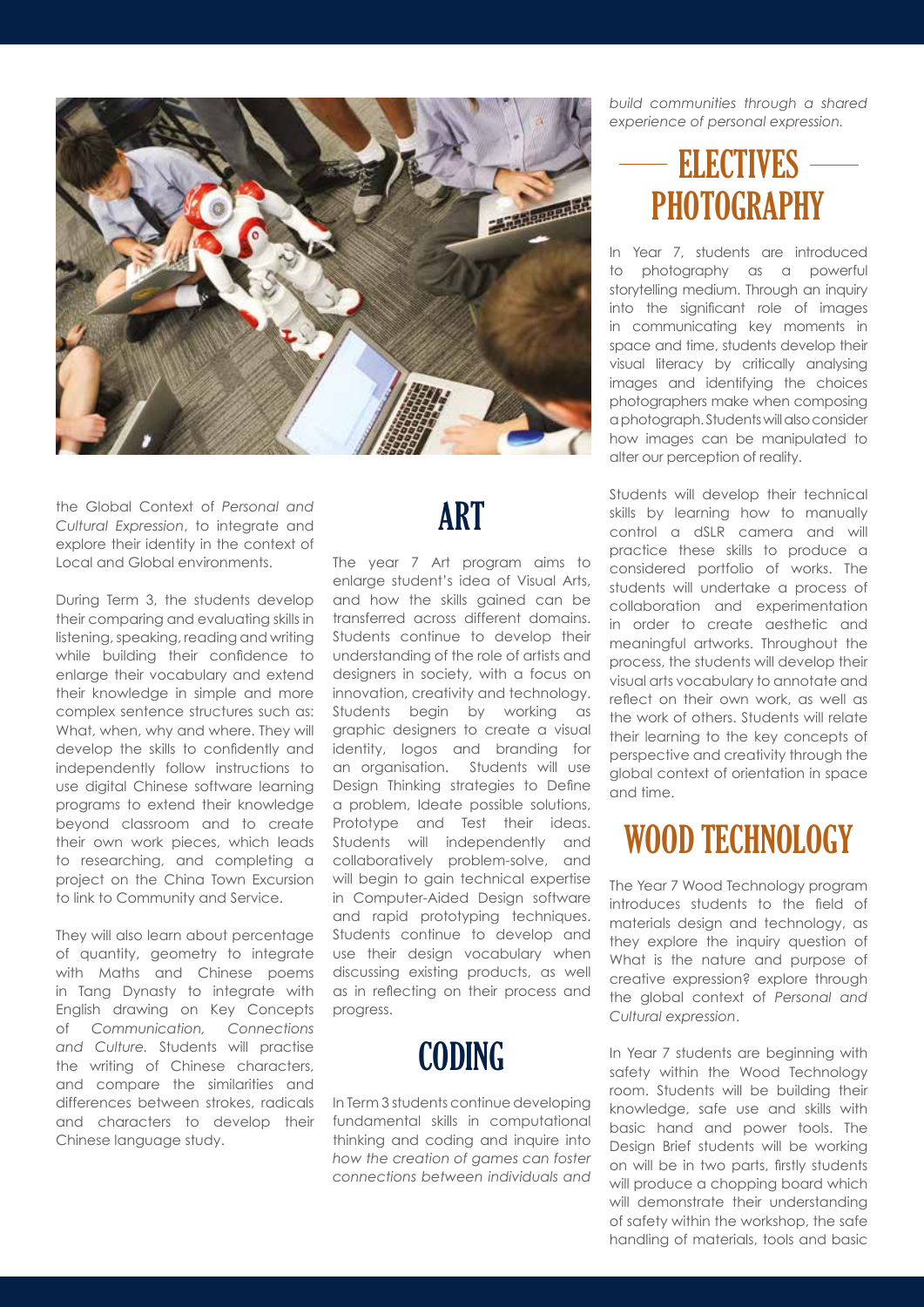power tools. The second part of the brief students will be designing a small timber toy/project. Students will work through the production stage where they begin to understand and logically sequence major stages of production, and calculate and list materials and quantities needed for production.

Students will develop evaluation criteria from the design brief to inform their judgments during the production process. Students will manage materials, components and processes to produce products, taking full account of the appropriateness of their properties, characteristics or expected outputs in meeting requirements of the design briefs. Students will be able to select appropriate equipment and techniques to safely construct and evaluate the performance of their products, and be able to evaluate and make improvements to the performance, function and appearance of others' products through peer reviews. Students will be able to make modifications to improve their products in light of evaluation of their performance, function and appearance. Students will have a final report to describe and analyse the social and environmental impacts of their own and others' designs.

# FOOD TECHNOLOGY

As a Design subject, Food Technology in year 7 is concentrated around developing students' food repertoire and understanding of processes and methods. Through the inquiry process, students investigate how communities develop different perspectives on the choice of foods and the importance of breakfast depending on available resources. Students learning will be focused around the global context of *personal and cultural expression*, using the material available as resources to aid in their product development and ongoing evaluations to continually improve their ideas. Students will be given the opportunity to begin to generate, develop and test design ideas, plans and processes using appropriate technical terms and equipment. Being reflective, students will demonstrate their own understanding of how the design could be improved.

Throughout the term the students will use a variety of materials and equipment (resources) to develop an understanding of different skills, methods and techniques in the kitchen to ensure they are able to cook a range of different foods in a safe manner. Students will use their skills to plan, develop, create and evaluate their own healthy breakfast. Through this task they will demonstrate their practical skills as well as responding to a variety of factual, conceptual and debatable questions including what makes a healthy breakfast, how eating breakfast impacts on an individual's health and how the availability of food impacts our choice of breakfast.



During Term 3, students will understand that new skills are needed for the creation of different products through *an inquiry into the safe use of relevant tools, equipment and methods for the production of designed solutions.*  Under the Global Context of Scientific and Technical Innovation, students are introduced to the fundamentals of textiles and design and learn about various pieces of textiles equipment and how to use them safely in practice. Students become inquirers by investigating different techniques on how to create and design textile products. Focusing on the Key Concept of Systems, students will explore several inquiry questions, such as 'what skills do we need to learn in order to create this product?' This will enable students to develop the skills they require to confidently follow instructions on how to create their own textile pieces, and will create a pincushion as the final aspect of gaining their sewing licence.

Students will go on to understand that new products can be influenced by existing designs through *an inquiry into creative ways in which we can discover and integrate our personality into unique aesthetics in design*. Students will develop the skills to confidently and independently follow instructions on how to create their own textile pieces, which leads to investigating, designing, producing and evaluating their own bag for their iPad or laptop. During the course, students will concentrate on organisation and selfmanagement skills throughout their approaches to learning.

#### **ROBOTICS**

Robotics is a hands-on unit that introduces students to possible futures in STEM (Science, Technology, Engineering and Mathematics) careers. Students become inquirers and problem solvers as they investigate and apply their knowledge of

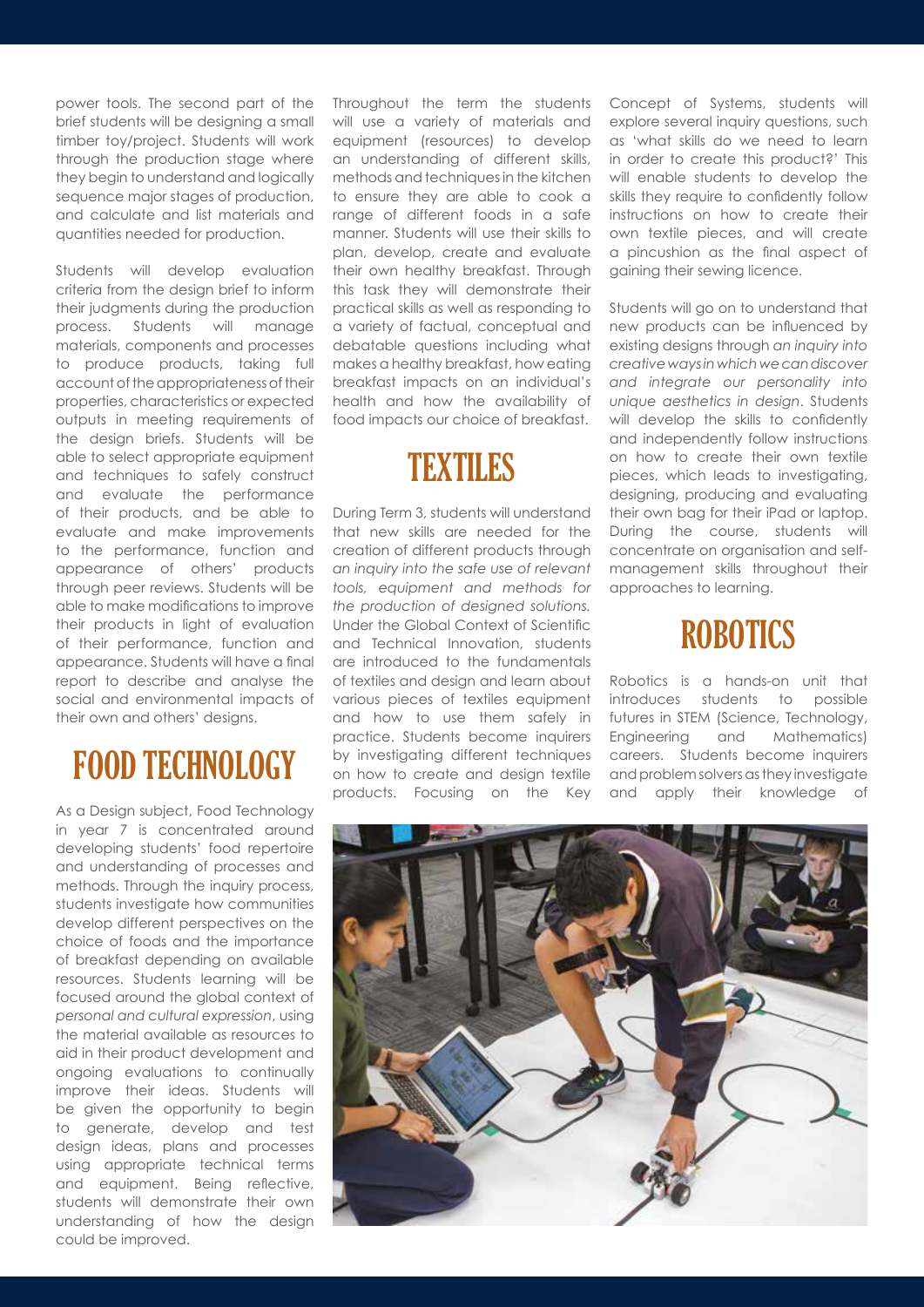structural and mechanical principles to create innovative design solutions to identified challenges.

Students work towards the achievement of computer-controlled systems in robotics using the Lego robotic systems 'WE DO'. The program focusses on the scientific principles of simple machines and programming concepts. Once the machine is constructed, students trace the transmission of motion and transfer of energy through the machine. They identify the simple machine mechanisms that are operating in the working models, including levers, gears, and pulley systems. Students become familiar with complex motion using a cam, worm gear, and a crown gear. Throughout the unit, students learn that friction can affect the movement of the robotic model in various ways.

# **TECHNOLOGY**

Students program and create a working model. To do this they interpret 2D and 3D illustrations and models, and compare natural systems with mechanical systems. The use of software media to acquire information is an ongoing process within the Robotics program, which is demonstrated through their knowledge and operation of digital tools and technological systems.

#### **MUSIC**

In Term Three, there will be a focus on student-led music activities, nurturing life-long learning and engaging skills, through a program that integrates listening, performing, analysis and problem-solving. A central focus in year 7 will be the global context of Identities and relationships, giving students the opportunity to build confidence as they develop their voices and percussion techniques, as these instruments ground the music student in the fundamentals of their music practice.

The curriculum will focus on 'real world practices' and students will address the notion that 'music can convey our deepest creative abilities and this can develop our identity as people'. The curriculum will provide opportunities for deep thinking through music theory and music practice problem solving. Students will also discuss identity through a reflection on audience: concert etiquette for performers and audiences; play: formal and non-formal engagement with music; and narrative: a musician's story, background and approach to music.

# F1 SCIENCE

F1 in Schools elective program is a STEM (Science, Technology, Engineering and Mathematics) program that introduces students to a "hands on, minds on approach" in which students, in teams, design, test and evaluate their car models. Under the Global Context of Scientific and Technical Innovation, students undertake the engineering process and are introduced to the basics of aerodynamics. Students become inquirers as they investigate and apply their knowledge of scientific principles, including friction, Bernoulli effect, Newton's Laws, force and motion to create a model car. Students understand the relationship between design and speed. Within the program, students learn about the engineering process: design, testing, manufacturing and racing. Of course, they learn quickly to refine their model. Their major assessment is to produce a research portfolio/poster outlining their understanding of the science and engineering behind their cardboard car, construct a cardboard car which must include specific components and finally, race their completed cardboard F1 model car. As part of the program, students have the opportunity to attend an excursion to the Point Cook RAAF museum to learn about the science of flight and aerodynamics.

The F1 program focuses on developing the creativity and innovation of students through a structured engineering design project based on the development of a model Formula One™ racing car. The program is linked with the international F1 in Schools™ challenge which now runs in 34 countries. The Year 7 F1 in Schools™ Elective program forms one step in the development of a pathway of sustainable interest, not only inspiring students but also developing in them the key employability skills which will assist in their transition into the workforce.

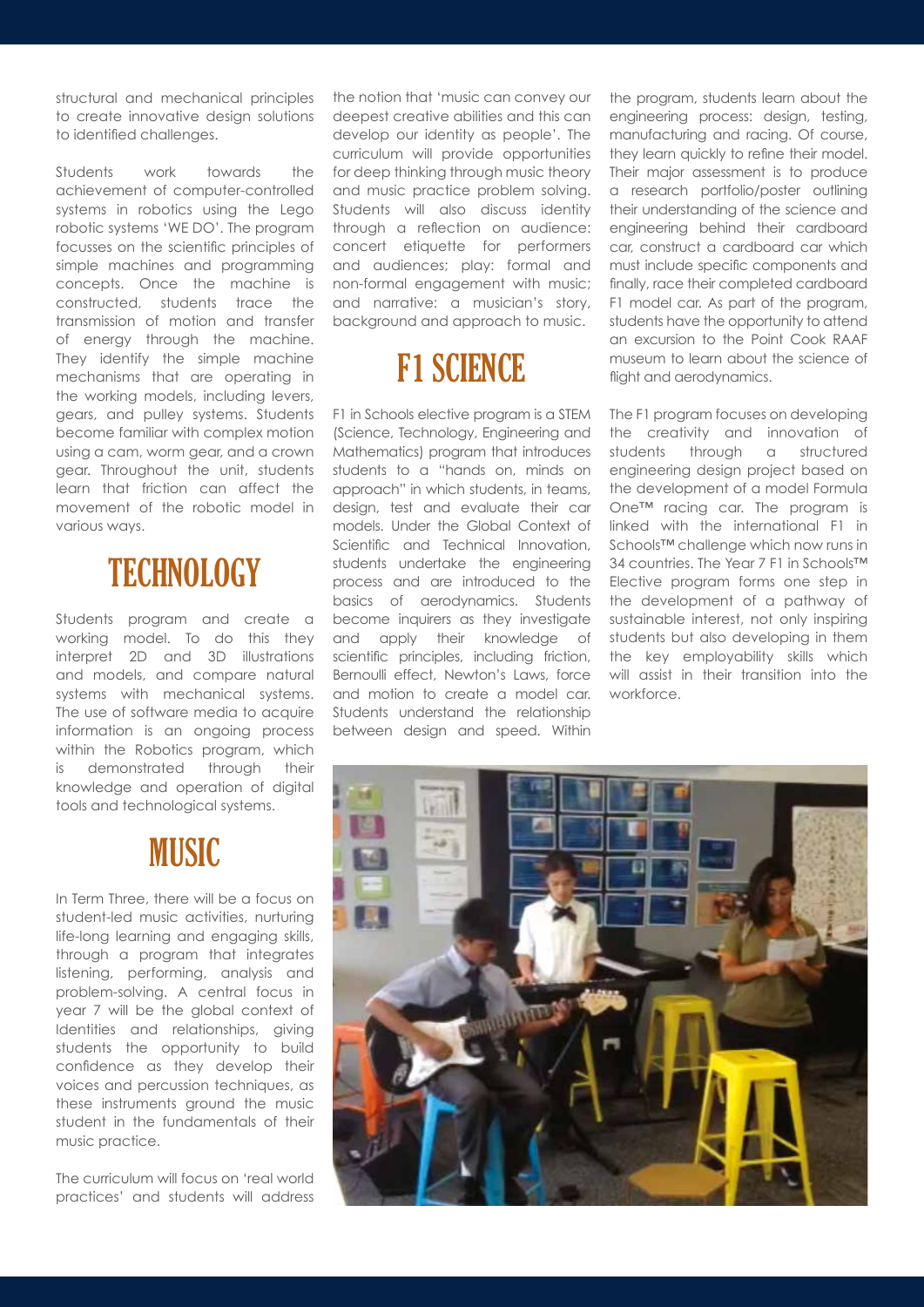# Year 8 Curriculum Overview

#### ENGLISH & HUMANITIES

To begin Semester Two, students will continue their interdisciplinary unit exploring the Global Context, Scientific and Technical Innovation, inquiring into how 'Landscapes and landforms are changed by natural processes and the value that we place on them'. Using the Key Concepts of Creativity, Connections and Change, students will explore significant landforms across the world, the importance that is placed upon the aesthetic, cultural, spiritual and economic values of these landforms, and their importance in both today's society and that of the past.

The following unit it still being organised, as teachers are taking into account student voice to help organise what will be taught. Using the inquiry cycle to guide teaching and learning, students will be exploring Government and Democracy through the Global Context, Fairness and Development. This unit will focus on decision making and the law, and also link into new areas of the curriculum, such as ethical capabilities.

In English, students will be using poetry to express their ideas around landscapes and landforms. With a focus on publishing quality of work, we aim to have all students publish work towards the first half of the term. Both Mentor texts and novels will be used to support the reading curriculum, and students will be asked to respond to these texts using essay structures, which will be a focus in classes. Students will be using worked examples and rubrics to ensure that their writing meets the needs of the relevant rubrics and marking guides.

Students will continue to use the First Steps writing and reading continual to set individual reading and writing gaols, which they will practise during independent work sessions. These continua are available online, so that these skills can be transferred between subjects.



Within the English Everest class, students will be supported to write a range of text responses linked to both novels and their interdisciplinary unit of work – working together with teachers, they will be able to design these response questions, as well as practice standard responses. Both in the classroom and at home, students will also be expected to read a variety of novels and non-fiction texts to support them writing essays that are designed to compare texts and author's messages.

Homework in English and humanities will consist of reading, answering questions and notetaking, completing work from class, recording writing ideas in Writer's Notebooks, and work from the My English textbook.

Students are all asked to read every day for a minimum of thirty minutes, with an expectation that they will be completing a novel every fortnight, however they may choose to use their reading time to read non-fiction texts such as their textbooks and newspaper articles as well. Independent reading goals will also be a focus in the classroom, and students are expected to bring a novel to class to read at the beginning of every session.

**MATHS** 

This term, students will continue to study chance and probability in the Domain of Statistics and Probability;

as well as improve their conceptual understandings of percentages, algebra and linear equations in the Domain of Number and Algebra.

Our chance and probability unit will focus on the Global Concept of Fairness and Development as students will demonstrate their knowledge and understanding of the Key Concepts, such as Logic, Communication and Relationships through the 'Lollies assessment task', by representing probability in a variety of formats. The students will draw on their understanding of complementary events and identify outliers while calculating relative frequency in two and three-step chance experiments.

Following that unit, the students will continue to explore the Global Context of Fairness and Development through our percentages unit. Students will utilise their informational literacy skills to research the food resources that different countries around the world have access to while using their critical thinking skills to draw reasoned conclusions and generalisations. Students will be expected to utilise their knowledge to find the percentage of a quantity, calculate the percentage increase and decrease of a value, as well as percentage error.

The final topic of the term will see students gain a greater understanding of the Global Context of Globalisation and Sustainability during the algebra and linear equation units, by representing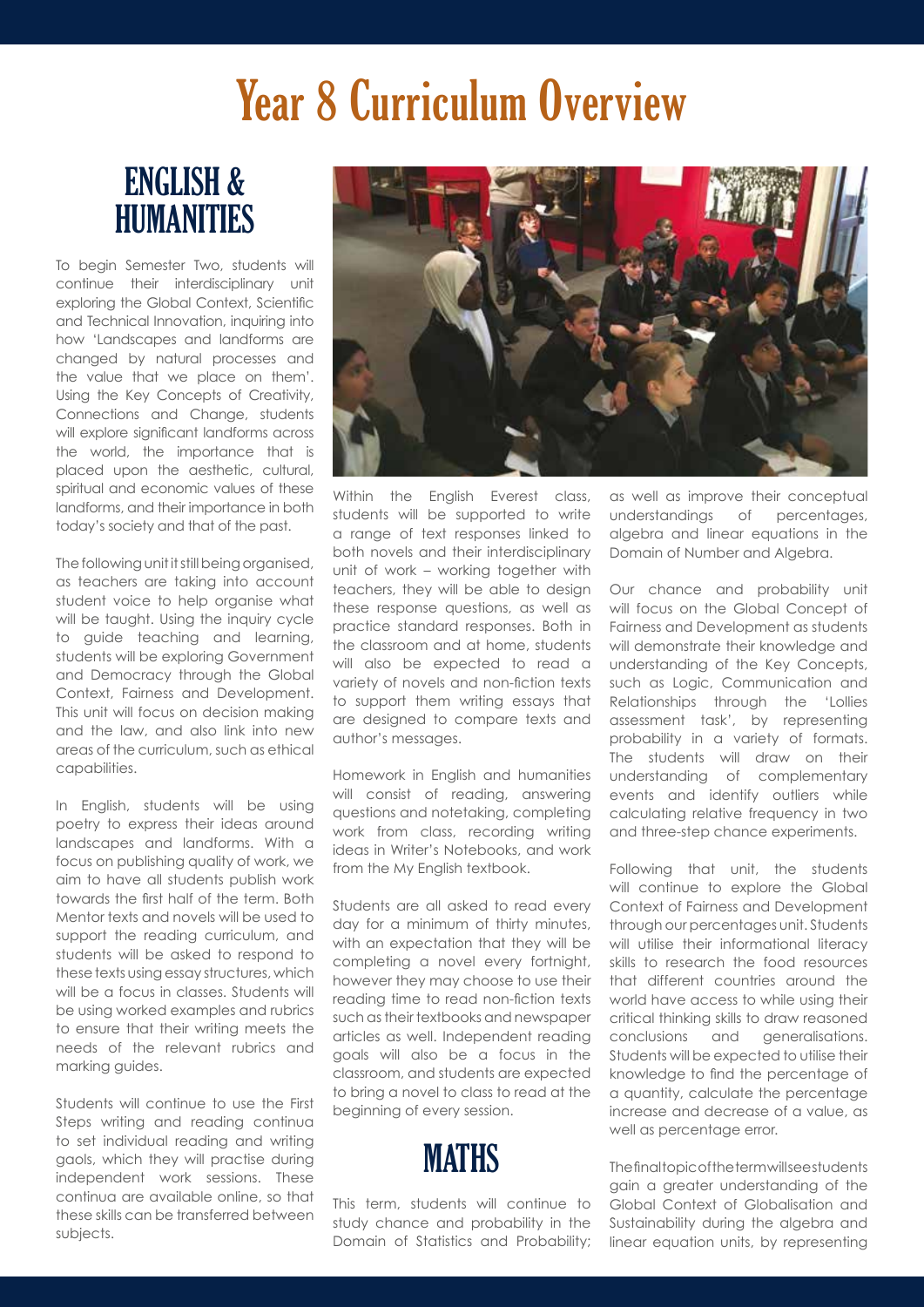quantity and equivalence of different currencies and compare the value of goods around the world through the 'Currency Conversion Assessment Task'. During the algebra and linear equation unit, students will simplify expressions, apply the distributive law and factorise algebraic expressions, while also plotting and solving linear relationships and equations.

Similar to the previous terms, students will be provided with a differentiated curriculum with the main focus on setting personalised goals from the standards of the Victorian Curriculum. Students who are operating above the expected level of achievement will be provided with modified tasks which are set to extend and challenge their creative and critical thinking skills. Students will continue to use electronic resources such as Alamandamaths to help guide their learning.

#### **SCIENCE**

In Term 3, students will begin the Biology unit by building on their science inquiry skills, their understanding of science content and science as a human endeavour. Student learning will be lead by the statement of inquiry: 'Science and technology investigate the systems and relationships within the human body and find solutions to a range of problems' through the Global Context of Scientific and

Technological Innovation and Key Concepts of Systems and Relationships.

During the Biology unit, students will explore the specialised structures and functions of cells, tissues, organs and the systems that they make up. Students will explore cells as the basic units of living things and how organs allow multicellular organisms to survive and reproduce. Students will apply their learning to the context of disorders that can occur within the human body.

Assessment tasks for this term include scientific practical reports and research inquiry tasks. As in Semester 1, students will be required to complete regular homework tasks.

The Everest students will be extended by delving deeper into the Global Context of Scientific and Technological Innovation as they analyse the advancements of society through the use, control and transformation of the function of organisms and biological molecules.



Crest (Creativity in Science and technology) is a CSIRO nationally accredited award program engaging students with real-life, open-ended science investigative projects. Under the Global Context of Scientific and Technical Innovation, students will experience the exciting world of scientific research through a structured program that supports them in choosing, organising and undertaking their own experimental project which has an application in the everyday world. This is a venture with an unknown outcome which will enable students to gain a full appreciation of the joys and challenges of scientific research. Students initially carry out structured practical investigations to gain an understanding of planning and conducting an investigation, recording ideas, processing and analysing experimental data, evaluating and reflecting on achievements and communicating findings.

In Term 3, students become inquirers as they work independently on their own research investigation. Students now have finished planning and organising their investigations and are in the process of conducting them and collecting data. They will later analyse all collected data and reflect on results through a formally written report.

# PHYSICAL EDUCATION

Through the Global Context of Identities and Relationships, students will be researching and performing a personal exercise program. Firstly, the students will identify and perform base tests, some of which are nationally recognised tests, whilst others will have been student aligned to match their own personal fitness goals. Once completed, the students will learn about different principles of training and how a variety of methods of training can lead to a balanced program and one that stops the onset of tedium. The students will then revisit their base test scores and measure the improvements gained against their smart goals before evaluating the whole process.

In Health, the students will be focused on the human anatomy, being taught how to check heat rate and pulse pressure, and how this data can be implemented into a workable training zone. How the heart works, its form and function, as well as sports injuries and an introduction to the muscular and skeletal systems will be covered.

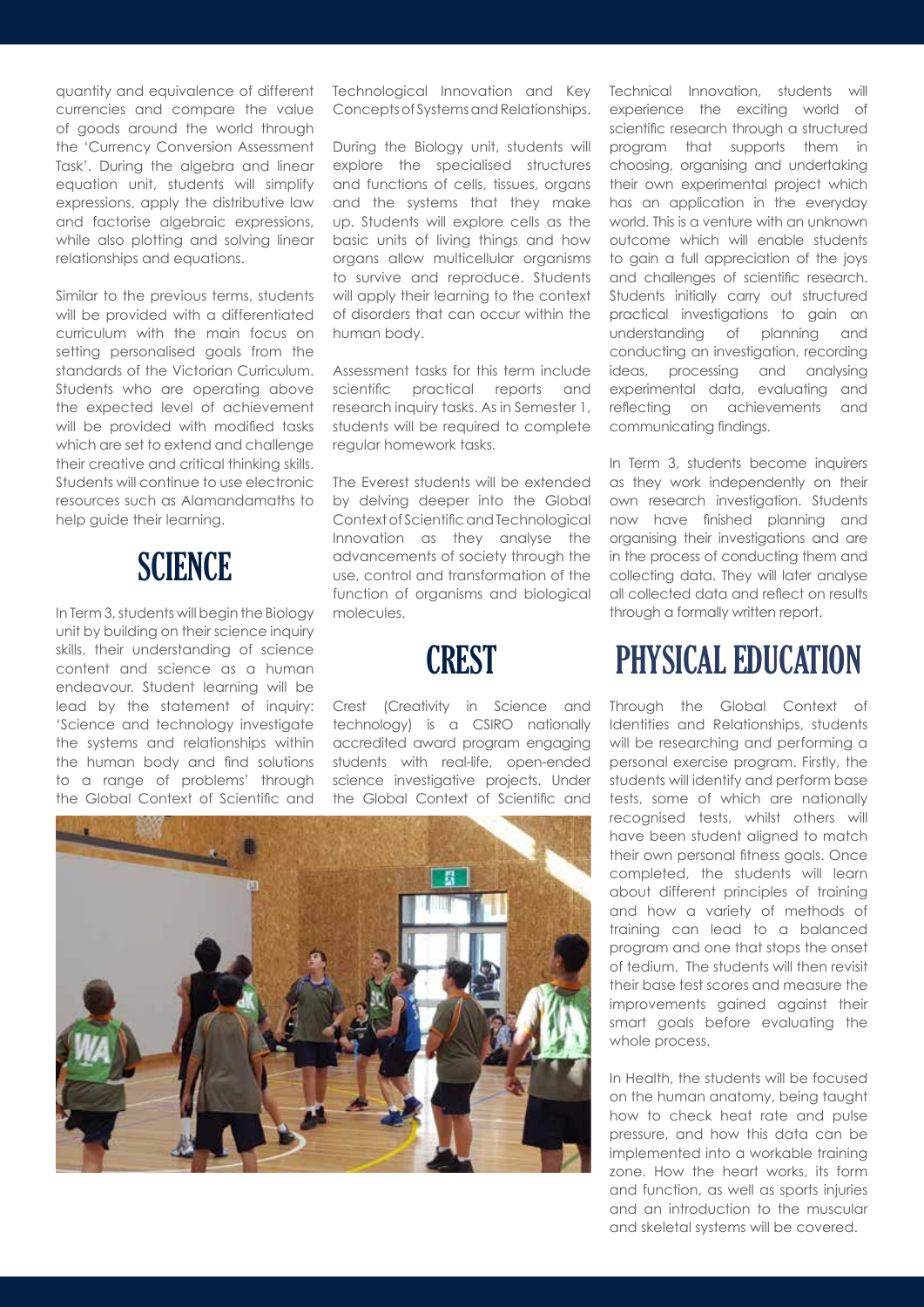#### ALAMANDA **COMMUNITY** PROJECTS

The community project focuses on community and service, encouraging students to explore their right and responsibility to implement service as action in the community. The community project gives students an opportunity to develop an awareness of needs in various communities and address those needs through service learning. As a consolidation of learning, the community project engages in a sustained, in-depth inquiry, leading to service as action in the community.

During Term 1 and 2 students have been working on their in depth investigation and planning stage of their community project. In Term 3 students will be putting their plans that they have created into Action. The Action stage will see students working directly within the community. Some of the programs they are connecting with are raising awareness of support programs already running within the community. Advocacy groups will be putting together information to disseminate within the community about issues that the students believe require more attention. Research groups will be creating reports about global issues, synthesising current and relevant information, research and programs in order to deeply understand some of the complex issues our world faces.

# F1 IN SCHOOLS **ELECTIVES**

F1 in Schools™ is a STEM (Science, Technology, Engineering and Mathematics) program that introduces students to a "hands on, minds on approach", in which students, in teams, design, test and evaluate their car model. Under the Global Context of Scientific and Technical Innovation, students undertake the engineering process and are introduced to the basics of aerodynamics. Students become inquirers as they investigate and apply their knowledge of

scientific principles, including friction, Bernoulli effect, Newton's Laws, force and motion, to create a model F1 car. Students will develop their understanding of the relationship between design and speed.

This program focuses on developing the creativity and innovation of students through a structured engineering design project based on the development of a model Formula One™ racing car. The program is linked with the international F1 in Schools™ challenge, which now runs in 34 countries.

The F1 in Schools™ program forms one step in the development of a pathway of sustainable interest, not only inspiring students, but also developing in them the key employability skills which will assist in their transition into the workforce

# **PSYCHOLOGY**

Psychology is an exciting new elective offered to the students in Term 3. Students will begin inquiring into elements of social psychology through an inquiry into society, leaders and social groups influencing individuals' behaviour. Under the Global Context of Identities and Relationships, students will initially explore the theories around obedience and conformity. Students will then delve into how being a part of a group can have both positive and negative repercussions for the individual, but also into how this can impact our society. Focusing on the Key Concept of Identities, students will investigate several inquiry questions, such as 'What internal and external forces can shape our identity and behaviour?' and 'How can we explain and understand the unacceptable faces of human beings?' Ultimately, students will develop their critical thinking skills in identifying and understanding the motivations and reasons behind individual and group behaviours.

Students will then go on to focus on developing their understandings and skills in research methods, through an inquiry into balancing effective psychological research with the changing ethical responsibilities



of the past and future. Initially, we will investigate the strengths and weaknesses of quantitative and qualitative research methods and participant selection methods; before inquiring into variables and forming aims and hypotheses. This will enable students to subsequently design and complete their own ethical and effective research investigation. During the course, students will also be required to focus on various Approaches to Learning, including Thinking, Self Management and Social skills.

# **PHOTOGRAPHY**

In Year 8, students continue to examine photography as a powerful means of communication and selfexpression. Through an inquiry into the significant role of images in expressing ideas and feelings, students begin to develop their own style through experimentation with composition and light. Students continue to develop their visual literacy by critically analysing images and identifying the choices artists make when composing a photograph.

Students continue to develop their technical skills by investigating the key exposure components of aperture, shutter speed and ISO. Through experimentation with a range of light sources including natural and studio light, they will begin to compose images with a clear artistic intent.

Students will undertake a process of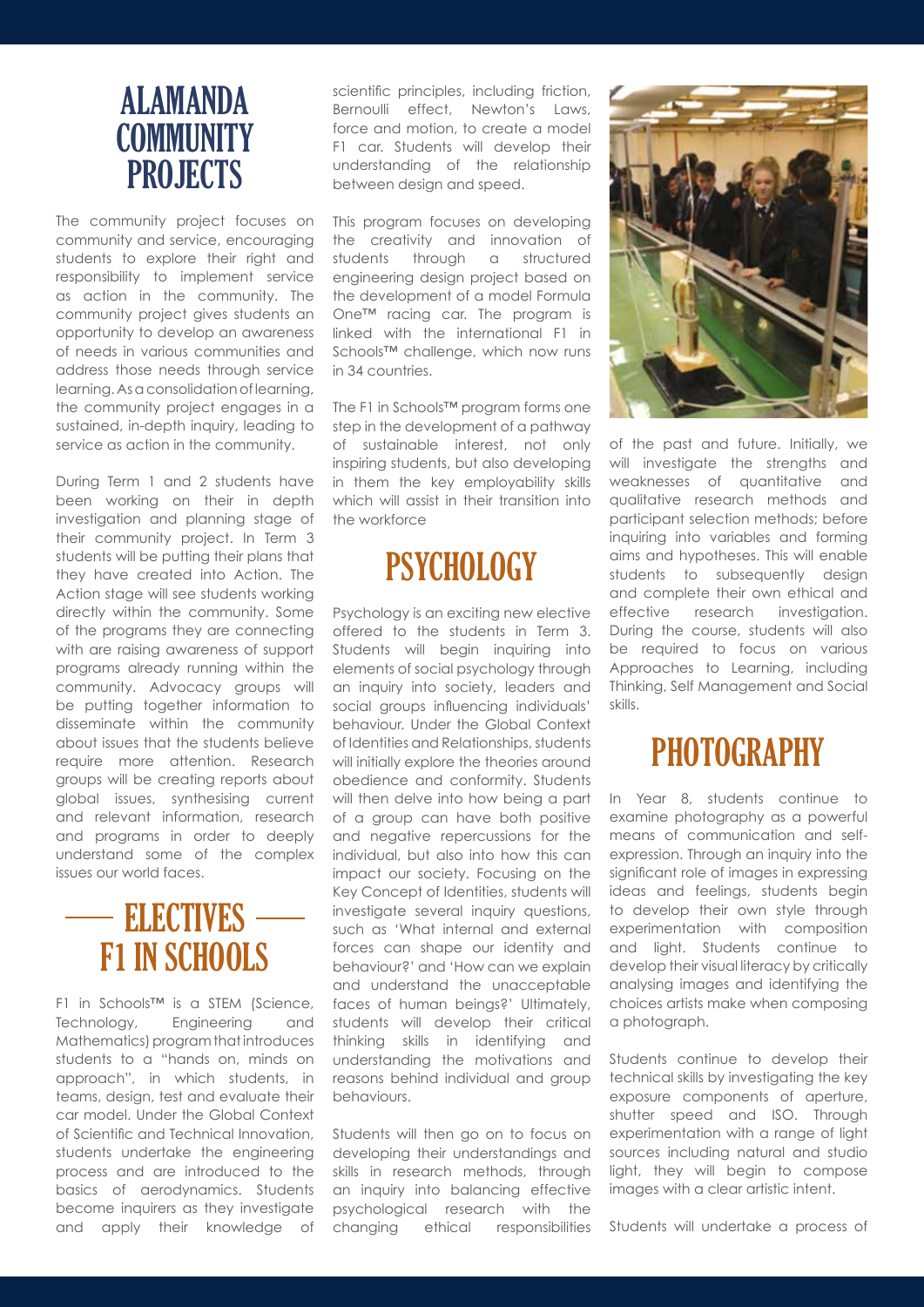collaboration and experimentation in order to create aesthetic and meaningful artworks. Throughout the process, they will continue to develop their visual arts vocabulary to annotate and reflect on their own work, as well as the work of others. Students will relate their learning to the Key Concepts of Identity and Aesthetics in the Global Context of Personal and Cultural Expression.

#### DIGITAL **TECHNOLOGIES**

In Term 3, students work towards participation in the RoboCup Junior Victoria Robotics competition. They investigate the increasing role of robots in our everyday lives, and in particular, the crucial assistance they provide in search and rescue missions, and how technology and innovation can make a significant impact on communities and improve the lives of others.

The students build their skills in coding by completing a series of team-based challenges, culminating in the design of an autonomous Lego EV3 robot capable of rescuing a 'victim' located in a simulated rescue field. Students begin to understand engineering principles and systems, including analysing how motion, force and energy are used to manipulate and control electromechanical systems when designing simple, engineered solutions. Students critically evaluate how a robot's software works and plan for upgrades and/or improvements to better address the challenges presented.

Students apply a variety of collaborative problem-solving techniques as they invent solutions to problems in a variety of contexts. Students will relate their learning to the Key Concepts of Connections and Systems in the Global Context of Scientific and Technical Innovation.

#### VISUAL **COMMUNICATION** & DESIGN

The focus of Year 8 Visual Communication and Design is on Product Design and Innovation, as they investigate how 'People identify problems in order to find opportunities for innovation to improve quality of life.' Student learning will be centred around the Global Context of Globalisation and Sustainability, using critical and creative thinking skills to analyse and create within the world of design.

Students will focus on creating real-world solutions. This will be accomplished with students creating detailed design drawings, 3D Computer-aided Design Models, and physical prototype models, created using Computer-aided Manufacturing technology (3D printing and Laser cutting). Students will test, evaluate and improve their designs in order to produce a successful product.

Students continue to develop and use their design vocabulary when discussing existing products, as well as in reflecting on their process and progress. Students continue to practice their design drawing and visual thinking skills, digital technologies skills and desktop prototyping skills.

# VISUAL ARTS

The Year 8 Art program continues to develop the creative skills of the student artists through collaboration with peers, exploring and responding to contemporary and traditional artworks and creating artworks in response to a central idea.

The focus of Art is to work towards developing the student's individual style through experimentation with technique, materials and form. Students will develop their work in their Visual Diary and will present finished artworks to an audience. As

the student artists build their visual arts vocabulary they will critique their own works, the works of their peers and the works of traditional and contemporary artists.

# WOOD TECHNOLOGY

The focus of Year 8 Wood Technology is on Product Design and Innovation, as students investigate how an 'Awareness of consumption, conservation and the human impact on the environment can influence design decisions'. Students will use their critical and creative thinking skills, aligning their ideas within the Global Context of Globalisation and Sustainability.

In Term 3 students will be designing a Kindergarten picnic bench for the School Community.

They will investigate current designs and suggest modifications to improve the project, which may include: types of materials used, cost, aesthetics, etc. Towards the end of the term, students will enter into the production stage, where they will begin to understand and logically sequence major stages of production, make calculations for materials/quantities needed for production. Students will develop evaluation criteria from the design brief to inform their judgments during the design process.

Each group will manage materials, components and processes to produce products, taking full account of the appropriateness of their properties, characteristics or expected outputs in meeting the requirements of the design briefs. They will make modifications during production, providing a sound explanation for changes that demonstrate reflection, research, responsiveness to feedback, and use of evaluation criteria developed during the investigation stage of the brief.

Students will be able to select appropriate equipment and techniques to safely construct and evaluate the performance of their products. Students will peer review each other's work and recommend improvements to the performance, function and appearance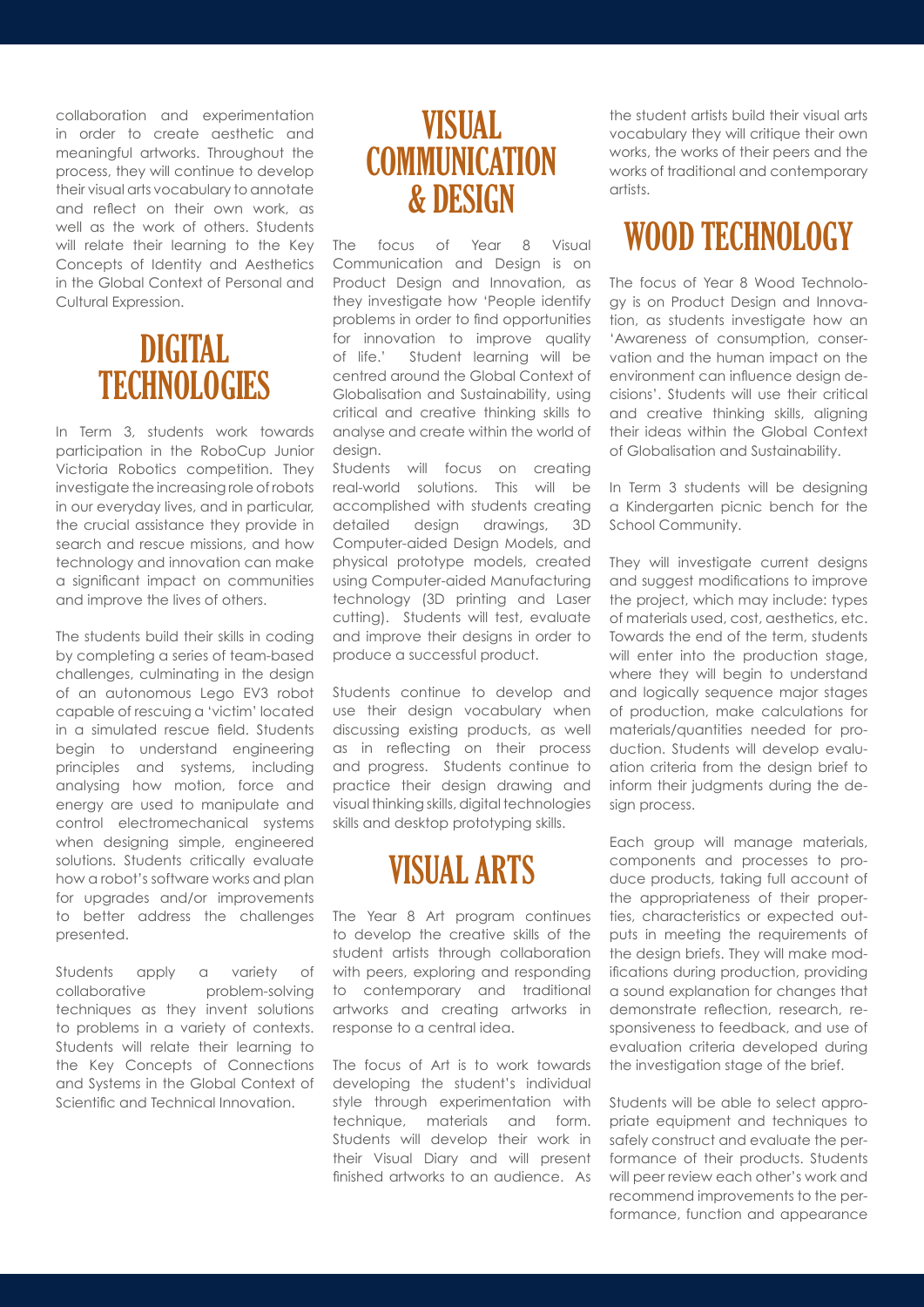of the product, as well as suggest modifications to improve their products in light of their evaluations. Students will complete their design brief with a report of their evaluations and reflections, describe and analyse the social and environmental impacts of their own and others' designs.

# FOOD TECHNOLOGY

During Term 3, students will continue to develop their understanding of different skills, methods and techniques required in the kitchen. Through the inquiry process, students will explore personal and cultural identities and investigate how local and global communities express themselves through food. Student learning will be focussed around the Global Context of Personal and Cultural Identity, as they begin to develop an understanding of foods that are eaten in different communities around the world.

Throughout the term, students will have the opportunity to refine their technical skills as they are introduced to foods from different cultures, which they will then have the opportunity to cook. Learning will be based around the flipped classroom method, where students will be required to watch videos about how to make these dishes before they come into class. Students will use this knowledge, as well as their research and inquiry skills to plan, develop, create and evaluate food from a culture of their choice. Through this task they will demonstrate their practical skills, as well as respond to a variety of factual, conceptual and debatable questions, including 'what foods do different cultures eat?' and 'how does an individual's cultural background impact on their food choices?'.

#### TEXTILES

During Term 3, students will understand that new skills are needed for the creation of different products through an inquiry into the safe use of relevant tools, equipment and methods for the production of designed solutions. Under the Global Context of Scientific and Technical Innovation, students new to the subject are introduced



to the basics of textiles and design, whereas those who studied textiles and design in year 7 are improving their understanding and skills in the area. Students continue their learning about various pieces of textiles equipment and how to use them in practice, expanding on the equipment used in year 7. Students will demonstrate being open-minded as their appreciation for design processes evolve and expand in many directions whilst learning new techniques and expressing contemporary ideas.

Focusing on the Key Concept of Systems, students will further develop their skills to confidently follow instructions on how to create their own textile pieces. They will begin with the creation of a simple calico bag, which they will decorate with their own unique designs using screen printing and applique techniques. Students will explore several inquiry questions, such as 'How can I reflect on my skills to improve them for future work?' during the evaluation process of their products. Students will also concentrate on Organisation and Self Management skills throughout their Approaches to Learning.

# SWEET TREATS

During Term 3, students will continue to develop their understanding of different skills, methods and techniques required in the kitchen. Through the inquiry process, students will explore a range of different sweet treats suitable for sale in Café Dare.

Throughout the term the students will use a variety of materials and equipment to develop an understanding of different skills, methods and techniques in the kitchen to ensure they are able to cook a range of different foods in a safe and hygienic manner. Students will use their knowledge, as well as their research and inquiry skills, to plan, develop, create, cost and evaluate sweet treat recipes. Each week they will have the opportunity to test and explore recipes that will be sold in Café Dare.

#### **LOTE**

The Year 8 LOTE Chinese program gives the students the opportunity, under the Global Context of Globalization and Sustainability, to continue to explore how language holds a significant role in connecting people and cultures throughout the world.

During Term 3, the students will be consolidating their evaluation and application skills in listening, speaking, reading and writing on the topics of transportation, capital cities in Australian and China, traveling and the social system to incorporate with English. They will increase their confidence in building vocabulary and constructing complex sentence structures by using prepositions and conjunctions such as: in, on, at, because, however, and therefore, etc. They will develop the skills to confidently and independently follow instructions to use IPad software programs to extend their knowledge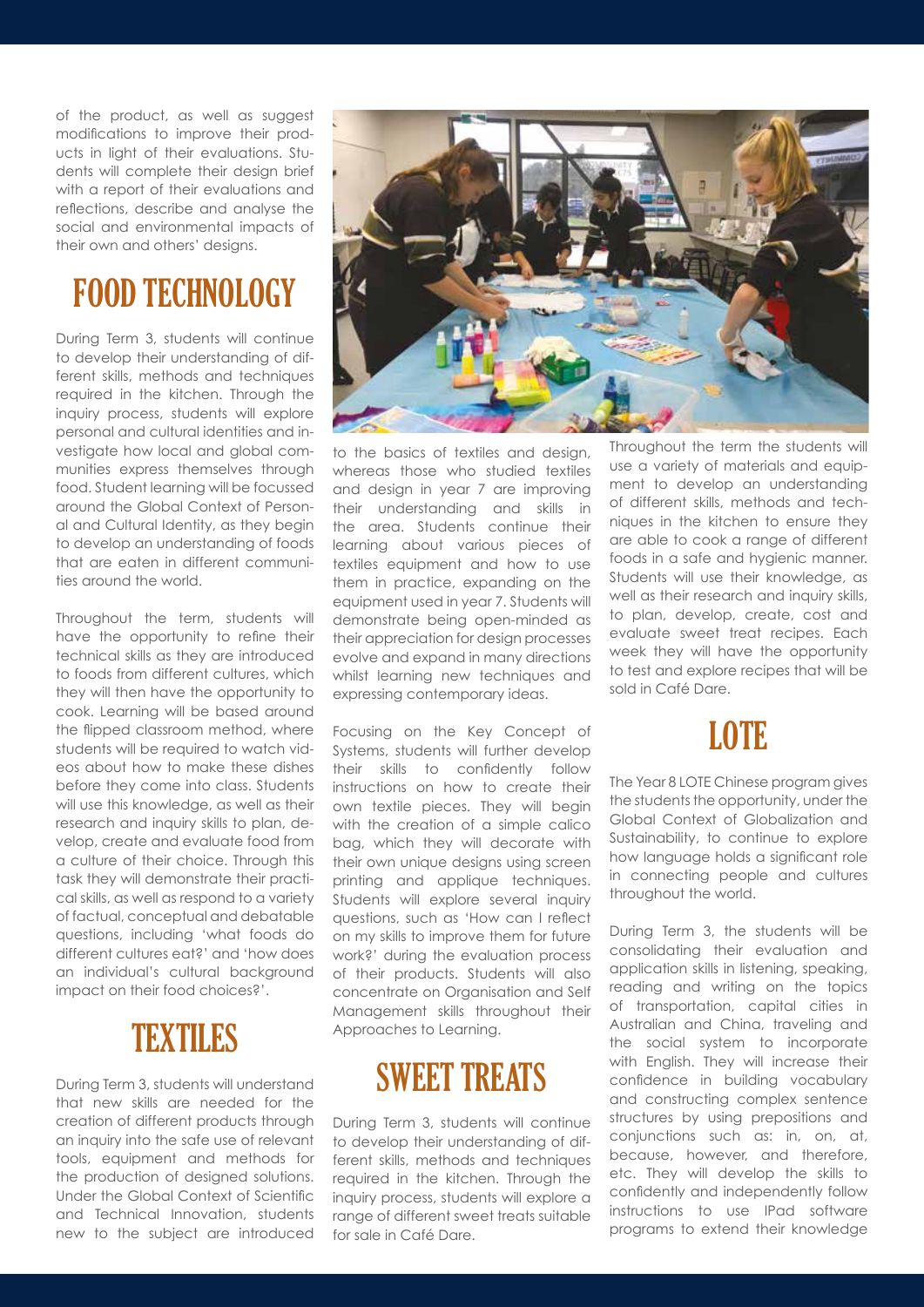

and to create their own digital work pieces, which leads to researching, investigating, recording, comparing and creating maps of China and Australia, geographical features and Chinese poetry in the Tang Dynasty.

They will also learn to describe equations and shapes to incorporate Mathematics, drawing on the Key Concepts of Communication, Connections and Comparison. Other aspects of learning include practising the writing of Chinese characters, and comparing the similarities and differences between Chinese and Australian civics and citizenship. Students will make posters on the relevant topics.

Cultural aspects include ancient Chinese inventions, Chinese food culture and Chinese civics and citizenship. During the course, students will concentrate on Organisation and Self-Management skills throughout their Approaches to Learning.

#### DRAMA

In term three, Year 8 Drama students learn the building blocks of playmaking through exploring the Dramatic Elements. Guided by the statement, 'Artistic tools and elements assist artists in purposefully communicating meaning to audiences', students will develop their understanding of the Elements through practical application, rehearsing and performing their own interpretation of a short story. Inquiring into the Global Context of Personal and Cultural Expression, students will be empowered to run their own warm-up activities, providing them with the skills

and knowledge to become life-long artists and drama-makers.

Students will then build upon their understanding of the Dramatic Elements through student-led playbuilding. Inquiring into the following statement, 'When creating new art, artists will often change old rituals and tales to become compositions for a new audience', students will explore play-making as a tool to make strong social statements. Through experiencing the planning, rehearsal and performing process, students will challenge the morals and lessons in traditional fairy-tales to create contemporary interpretations that appeal to a modern, youthful audience. Students will begin to develop an understanding of the power of effective stagecraft, applying costume, sound and lighting to enhance audience engagement and meaning.

Over the term, students will develop skills in critical thinking, reflecting upon the work they create in their journal and delivering constructive feedback for their peers. They will gain greater independence in creating their own drama, drawing upon the skills and knowledge developed in Year 7 Drama.



In Term 3, students will continue to focus on student-led music activities and an interdisciplinary approach to music education (music from the perspective of art, language and culture/sociopolitical contexts). A dominant theme will be the Global Context of Personal and Cultural Expression and the nature and purpose of creative expression.

These concepts will be investigated through developing a vocabulary to critique the music we hear and finessing listening skills through further developing an understanding of music styles, form and instrumentation.

The curriculum will focus on studentled project work where the class has the opportunity to explore cultural expression in music, through creating documentaries, video blogs and podcasts as a medium to further build a relationship with their music. An inquiry-led learning environment will support the class to explore the notion: 'in order to contribute to our communities, we need to share ourselves, our beliefs and our musical creations'. The concept of sharing will be realised through a daily music practice and regular, 'Sharing Sessions', a platform for students to review concerts, share stories and rehearse a performance with their peers.

#### JEWELLERY MAKING & ADVANCED ROBOTICS

Jewellery Making and Advanced Robotics have been incorporated as part of the elective program to give the students access to a greater variety of choices to enhance their learning experiences. These courses will follow the MYP design cycle (inquiring and analysing, developing ideas, creating the solution and evaluating) towards developing new and innovative solutions to some real-world problems. This is the first year that these courses have been offers, so the curriculum will be adaptive in order to meet students needs and interests.

In Jewellery Making the students will design create and complete an individual piece of customised jewellery. Mr Will Francis is an experienced jeweller and we are excited to have him join our team.

Robotics challenges the students to use their problem solving skills and coding skills to design and construct an operational assembly line. There will be regular updates about robotics in the new Robotics newsletter from.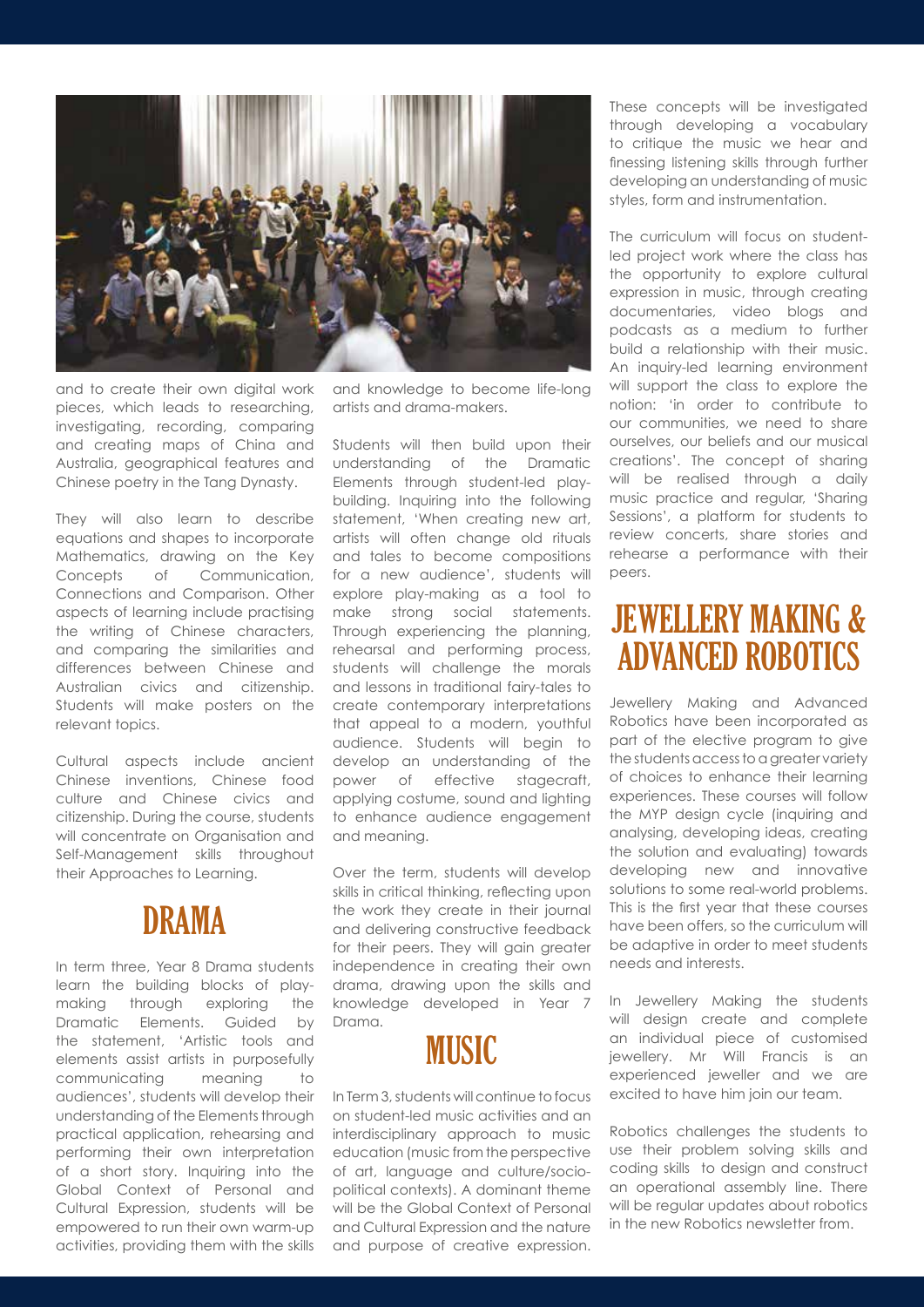# Year 9 Curriculum Overview

# HUMANITIES

The Year 9s will explore our humanities studies through a civics and citizenship lens, unravelling our statement of inquiry "Our rights and responsibilities as citizens of the world have evolved with the demands of social requirements". The students will explore our political system, our obligations during election times and how we participate in a modern democracy. In order to connect this inter-disciplinary unit with our English studies, the students will explore a Human Right's issue that they feel passionate about, and will inquire further into the topic. This will create the basis of their final assessment task, where the students will plan and create an action in response to their Human Rights issues with the intended outcome of raising an awareness through protest.

Throughout their second inquiry into the global context of Scientific and Technological Innovation, the students will unpack the statement of inquiry: Interactions between social media and advertising are developed to strengthen the power of persuasion. Through the lens of communication, students will demonstrate an understanding of how making choices can be influenced by resource allocation and the power that this beholds. They will explore such issues as: garment trade and sweat shops, Australia's place in the global economy and lastly, Australia's most dominant trading partnerships. As part of this unit, students will combine their mathematical knowledge to explore and problem solve different scenarios based on determining factors, for example: clothe and feed a family of 3 for a day based on a budget of \$60 (considering ethical and cultural differences).

#### **ENGLISH**

In Term 3, Year 9 students will explore poetry and protest, combining the two to create slam poetry. Students have the fantastic learning opportunity to

work with renowned Melbourne slam poet, Emily Zoe Baker, to develop a greater understanding of the concepts behind the form of poetry. Working both individually and collaboratively with their peers throughout the unit, students will apply their growing understanding of the form to create and present on a significant issue they personally feel passionate about. They will further develop skills in speaking and listening as they prepare to present their poem in the slam format; expressively using voice and gesture to enhance the meaning of their writing, and effectively persuade their audience to share their opinion.

Throughout the unit, students will relate their learning to the following statement of inquiry: 'Our rights and responsibilities as citizens of the world have evolved with the demands of social requirements'. By identifying a personal line of inquiry relative to a Human Rights issue, students will be able to explore the global context of Fairness and Development, drawing on their improved knowledge of genre and creativity with prose.

Students will then delve into the world of advertising, developing skills in analysis of visual language as they explore the persuasive multi-media form. Guided by the inquiry statement, 'Interactions between social media and advertising are developed to strengthen the power of persuasion', students will critically analyse the intersection of the social media they use and advertisements, gaining an understanding of how language and visuals are used to target certain audiences. Building on their understanding, students will challenge themselves through creating their own advertisements for 'unsellable' products, apply their growing knowledge of advertisers' tricks and tools in persuading consumers to buy. They will then practise their cover-letter writing skills in a mock application to an advertising company, developing their use of formal language, whilst drawing upon the skill of analysis developed earlier in the unit.

Over the term, students will engage in personal reading time each morning, using the first 10 minutes of each day to explore novels of their choosing. Students are encouraged to bring books from home for this time, and will engage in reading conferences with their teachers to assist them in the development of their critical comprehension skills.



During Term Three, our Year 9 students will continue their exploration of the Mathematical Strands Patterns and Algebra and Linear and Non-Linear Relationships as outlined in the Victorian Curriculum.

We will be exploring our first unit through the Global Context of Scientific and Technical Innovation, as we look to develop the student conceptual understanding of algebraic equations and how they can be applied towards real-life situations. Students will begin by revisiting the fundamentals of algebra, to ensure common terminology is understood and that misconceptions are corrected. Students will be introduced to the index laws and will work through applying them to algebraic expressions and equations using the four mathematical operations. Thereafter, students will extend their knowledge of the distributive law, as they apply this concept to the expansion of binomial expressions.

Students will then move on to applying their understanding of algebraic equations to help describe real-world linear and non-linear relationships to formulate reasoned generalisations and conclusions. They will do this by sketching linear graphs, to visually represent the relationships, using xand y- intercepts on a Cartesian plane. Students will apply their graphing skills to find the distance between two points on a Cartesian plane, identify the midpoint and gradient of a line and to solve linear inequalities and graph their solutions on a number line.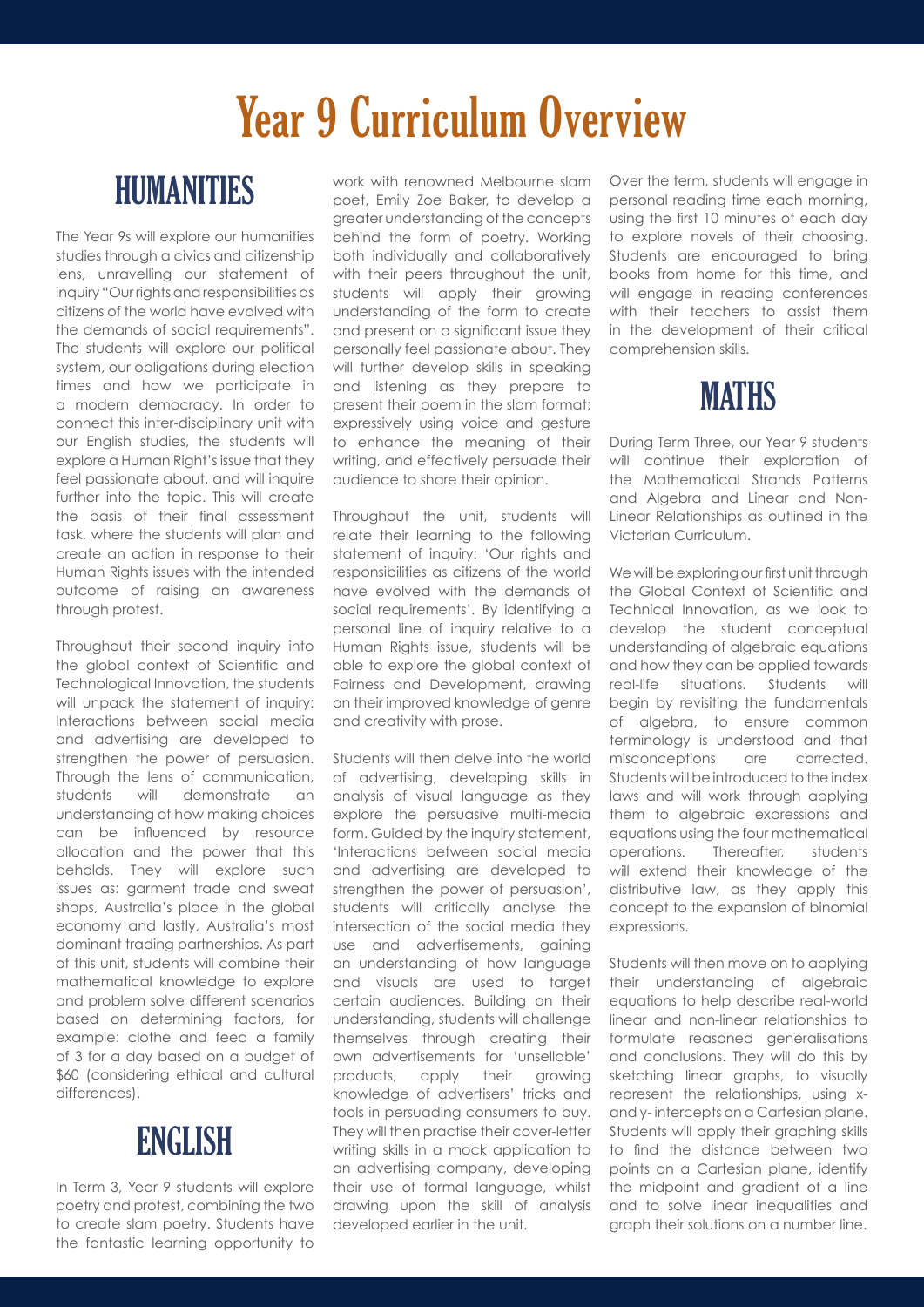Throughout these units, students will be applying the ATL skills of organisation and critical thinking as they transfer their conceptual knowledge of algebra into solving linear and nonlinear equations. Students will continue to be offered a differentiated learning journey through personalised goalsetting strategies from the Victorian Curriculum, while incorporating the usage of ICT to help augment their learning.

#### **SCIENCE**

In term 3, students will begin the Biology unit by building on their science inquiry skills, their understanding of science content and science as a human endeavour. Student learning will be led by the statement of inquiry: "Scientists investigate the systems that maintain life and respond to change within multicellular organisms and use technology to answer questions" through the global context of Scientific and technological innovation and key concepts of Systems and Change.

During the Biology unit, students will explore the specialised structure and functions of neurons and synapses. This understanding is then applied to how an organism responds to stimuli. Students will explore homeostasis in multicellular organisms and how homeostasis allows multicellular organisms to survive. Students will apply their learning to the context of problems that can occur within the human body when the nervous or endocrine system fail.

Assessment tasks for this term include student designed scientific practical reports and research inquiry tasks. As in Semester 1, students will be required to complete regular homework tasks and study.

# PHYSICAL EDUCATION

Through the global context of identities and relationships, students will be researching, designing and performing a personal exercise



program. Firstly, the students will pick an element of training where they believe improvement will benefit their chosen sport. Once chosen, the conceptual lens of change supports their research to the type of training they will undertake, whilst understandina and refining what specific elements they will need to develop. Base tests will then be undertaken to allow the students to create smart goals that focus the basis of the project. The students will use their individual smart goals to help them understand that through practice, change in body shape, tone or form is possible by creating unique session plans, and they will then undertake these during PE lessons. After week three and six they will revisit their base test results to check improvement against their smart goal targets.

In Health, the students will be complementing their fitness program with future session planning and weekly evaluations of what they have achieved. Upon completion the students will start a MIPS (managed individual pathways) Unit leading into term 4. This module the students will be researching and identifying possible career pathways and then working backwards to help aid informed choices for the next 3 years of their schooling. Once complete students are understanding how salaries work in terms of money outgoings and financial needs vs wants.

#### PHOTOGRAPHY **ELECTIVES**

In Year 9, students extend their knowledge photography as a powerful means of communication and self-expression. Through an inquiry into the impact of technical and scientific innovation on how we record the world around us, students continue to develop their own style through experimentation with composition and light and through practice in a variety of situations both within and outside of the school. Students continue to develop their visual literacy by critically analysing images by significant artists from a range of photographic genres.

Students continue to develop their technical skills by consolidating their knowledge of the key exposure components of aperture, shutter speed and ISO. Through experimentation with traditional techniques such a cyanotypes and black and white pinhole photography, they will deepen their understanding of the process of 'photo-graphy' or drawing with light.

Students will undertake a process of collaboration and experimentation in order to create, edit, and display aesthetic and meaningful artworks. Throughout the process, they will continue to develop their visual arts vocabulary to annotate and reflect on their own work, as well as the work of others. Students will relate their learning to the key concepts of identity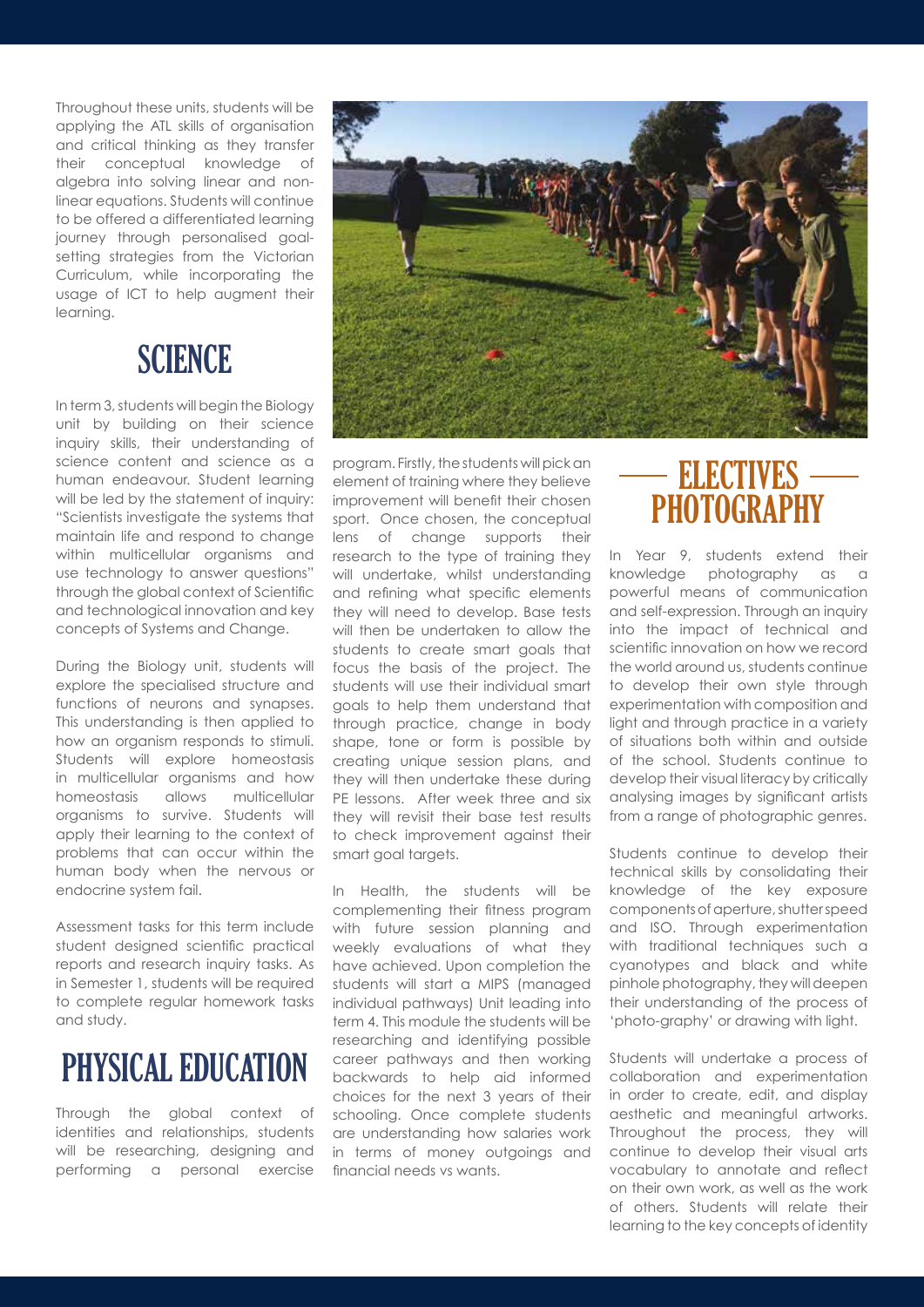and aesthetics in the global context of personal and cultural expression.

#### **STEM**

Students will create a range of robots with the ability to respond to colour, light, motion and sound. Using a challenge brief, building guide and programming guide, they will create a Friendbot, Spacebot, Amazebot, and a Singing Waiterbot. Students will modify a model's behaviour by changing the mechanical system or by adding sensors to provide feedback. They will brainstorm to find creative alternative solutions to various challenges and throughout they will learn to share ideas and work co-operatively. Their mathematic skills are further developed as they understand the difference between time measured in seconds compared to tenths of a second. They will understand the concept of randomness through their projects, such as the power settings of motors or light intensity variations. Students compare the diameter and rotational speed of gears to gain maximum performance of their robot. As they program their models, they gain an understanding in determining the distance between an object and the activation point of their motion sensor, and understand how the position of the model is measured by the tilt sensor and use of numbers to measure and score qualitative characteristics of their robots. In Term 3, students will continue to work on the NXT Mindstorms robotic systems and finish the first 20 modules. They will also continue to work with local kindergartens to implement science through cross age. Also in term 3 students will work on science week activities and shows.

# WOOD TECHNOLOGY

In term 3 Wood Technology, students in Year 9 have taken control of their learning and have challenged themselves to produce a high quality VCE design brief, they will be using the Top Design exhibition as an exemplar of the type of work that is to be produced. Top Design is an annual exhibition at Melbourne Museum presenting work created by students who completed VCE Media, Product Design and Technology, Food and Technology, Systems Engineering, Visual Communication Design and VCE VET Interactive Digital Media.

This term will have students in the Investigate and Design stages leading towards the production stage towards the end of the term.

Using their design brief, students communicate and document projects, including marketing for a range of audiences. They independently and collaboratively apply sequenced production and management plans when producing designed solutions, making adjustments to plans when necessary. They select and use appropriate technologies skilfully and safely to produce quality designed solutions and products. Students will be using a mixture of new and recycled materials.

Year 9 students use design and technologies knowledge and understanding, processes and production skills to produce designed solutions to identified needs or opportunities of relevance to individuals, local, national, regional and global communities. Students undertake problem-solving activities that acknowledge the complexities of contemporary life and make connections to related specialised occupations and further study. They are introduced to a global perspective, with opportunities to understand the complex interdependencies involved in the development of technologies and enterprises. Students specifically focus on preferred futures, taking into account ethics, legal issues, social values, economic, environmental and social sustainability factors, and using strategies such as life cycle thinking. Students use creativity, innovation and enterprise skills with increasing confidence.

# FOOD TECHNOLOGY

In Food Technology this semester, the students will be finishing off their unit on fine dining, cooking for the staff and then you, their parents. Upon completing a written evaluation to add to the student's portfolio will be completed. The remainder of the term will allow the students to look at creating high tea ideas in our 'afternoon tea at the Ritz' themed project, followed closely with a service based task focused on canapes. In both projects the students will work in small groups to plan, design, create and evaluate the task, using the skills they have developed throughout the year to date.



In Term 3, Year 9 Drama students continue to explore historical and contemporary forms of theatre through an exploration of Shakespeare. Inquiring into the process of decoding and reimagining the Bard's work, students will be guided by the inquiry statement, 'As artists, we use our skills in expression to communicate modern interpretations of historical works and engage new audiences'. Through rehearsing a scene of their choosing, students will gain an understanding of the intricacies of Shakespeare's language, and how important physical, facial and verbal expression is in communicating meaning. They will learn the skills of decoding Shakespeare's language, and will strive to use their growing knowledge of stagecraft and production elements in reimagining the scene in a contemporary context. Students will explore the use of non-conventional theatrical spaces when planning and executing the performance of their scene, developing their confidence in presenting to larger audiences.

Students will then explore theatre as a method to teach moral lessons through an inquiry into Educational Theatre. Through an investigation of the statement, 'Innovative art has the capacity to communicate valuable lessons about who we are to varied audiences', students will plan, rehearse and perform a piece of Educational Theatre specifically for a class in the primary school. They will meet with the students to gain information about the issues they believe are important and affect them, which will become the inspiration for their work. Drawing upon their knowledge of the art form from reflecting on a professional piece of Education Theatre, and will plan and